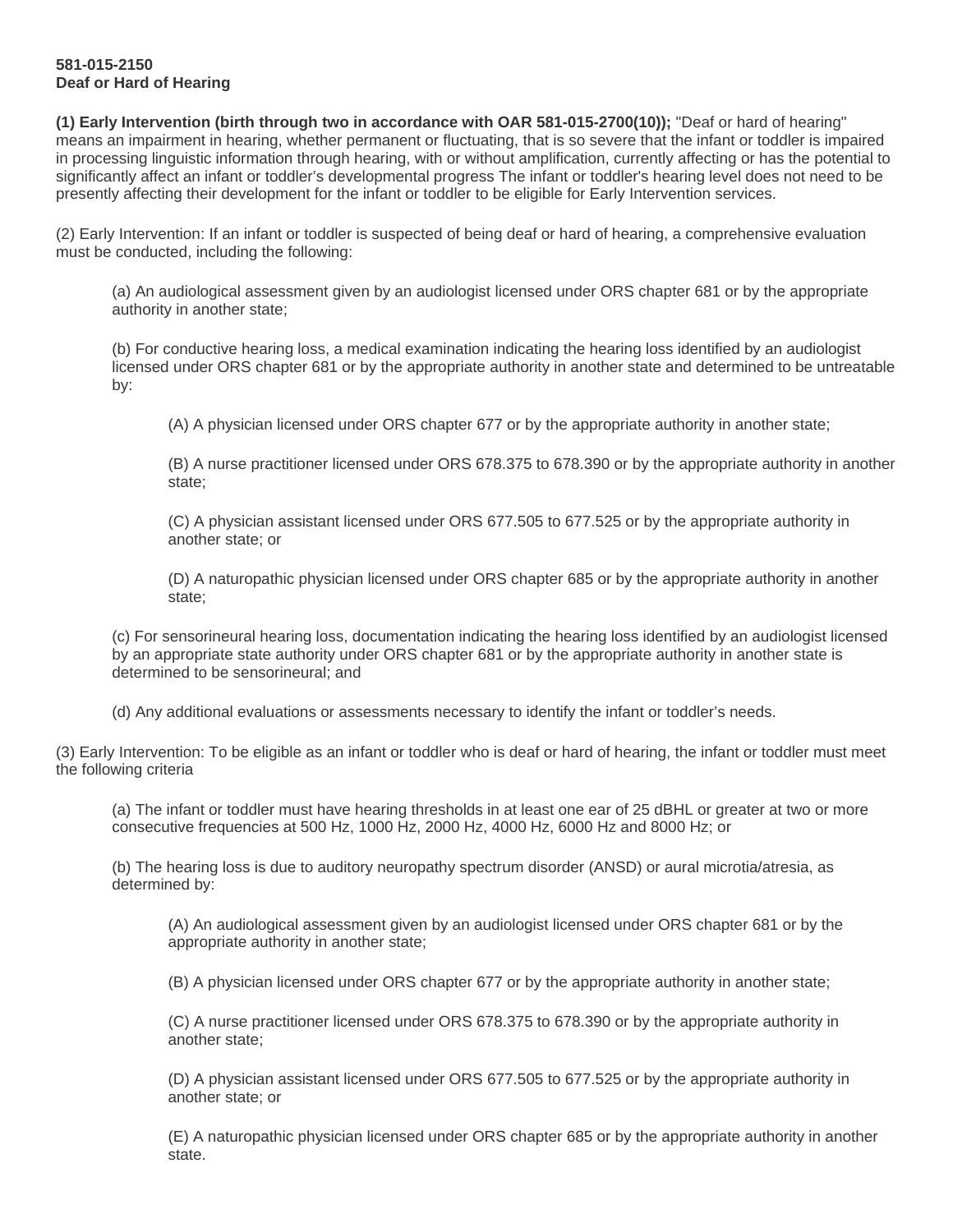(4) Early Intervention: For an infant or toddler to be eligible for Early Intervention services as an infant or toddler who is deaf or hard of hearing, the eligibility team must determine that:

(a) The infant or toddler is deaf or hard of hearing as defined in this rule; and

(b) The infant or toddler is eligible for Early Intervention services in accordance with OAR 581-015-2780.

**(5) Early Childhood Special Education (age 3 through 5) and School Age (age 5 through 21);** "Deaf or hard of hearing" means an impairment in hearing, whether permanent or fluctuating, that is so severe that the child is impaired in processing linguistic information through hearing, with or without amplification, that adversely affects a child's developmental progress (age 3 through 5) or educational performance (age 5 through 21).

(6) Early Childhood Special Education and School Age: If a child is suspected of being deaf or hard of hearing, a comprehensive evaluation must be conducted, including the following:

(a) An audiological assessment given by an audiologist licensed under ORS chapter 681 or by the appropriate authority in another state;

(b) For conductive hearing loss, a medical examination indicating the hearing loss identified by an audiologist licensed under ORS chapter 681 or by the appropriate authority in another state and determined to be untreatable by:

(A) A physician licensed under ORS chapter 677 or by the appropriate authority in another state;

(B) A nurse practitioner licensed under ORS 678.375 to 678.390 or by the appropriate authority in another state;

(C) A physician assistant licensed under ORS 677.505 to 677.525 or by the appropriate authority in another state; or

(D) A naturopathic physician licensed under ORS chapter 685 or by the appropriate authority in another state;

(c) For sensorineural hearing loss, documentation indicating the hearing loss identified by an audiologist licensed by an appropriate state authority under ORS chapter 681 or by the appropriate authority in another state is determined to be sensorineural; and

(d) Other:

(A) Any additional assessments necessary to determine the impact of the suspected disability:

(i) On the child's developmental progress for a preschool child (age 3 through 5); or

(ii) On the child's educational performance for a school-age child (age 5 through 21); and

(B) Any additional evaluations or assessments necessary to identify the child's developmental or educational needs.

(7) Early Childhood Special Education and School Age: To be eligible as a child who is deaf or hard of hearing, the child must meet one of the following criteria:

(a) The child must have hearing thresholds in at least one ear of 25 dBHL or greater at two or more consecutive frequencies at 500 HZ, 1000 HZ, 2000 HZ, 4000 HZ, 6000 HZ and 8000 HZ; or

(b) The hearing loss is due to auditory neuropathy spectrum disorder (ANSD) or aural microtia/atresia, as determined by: